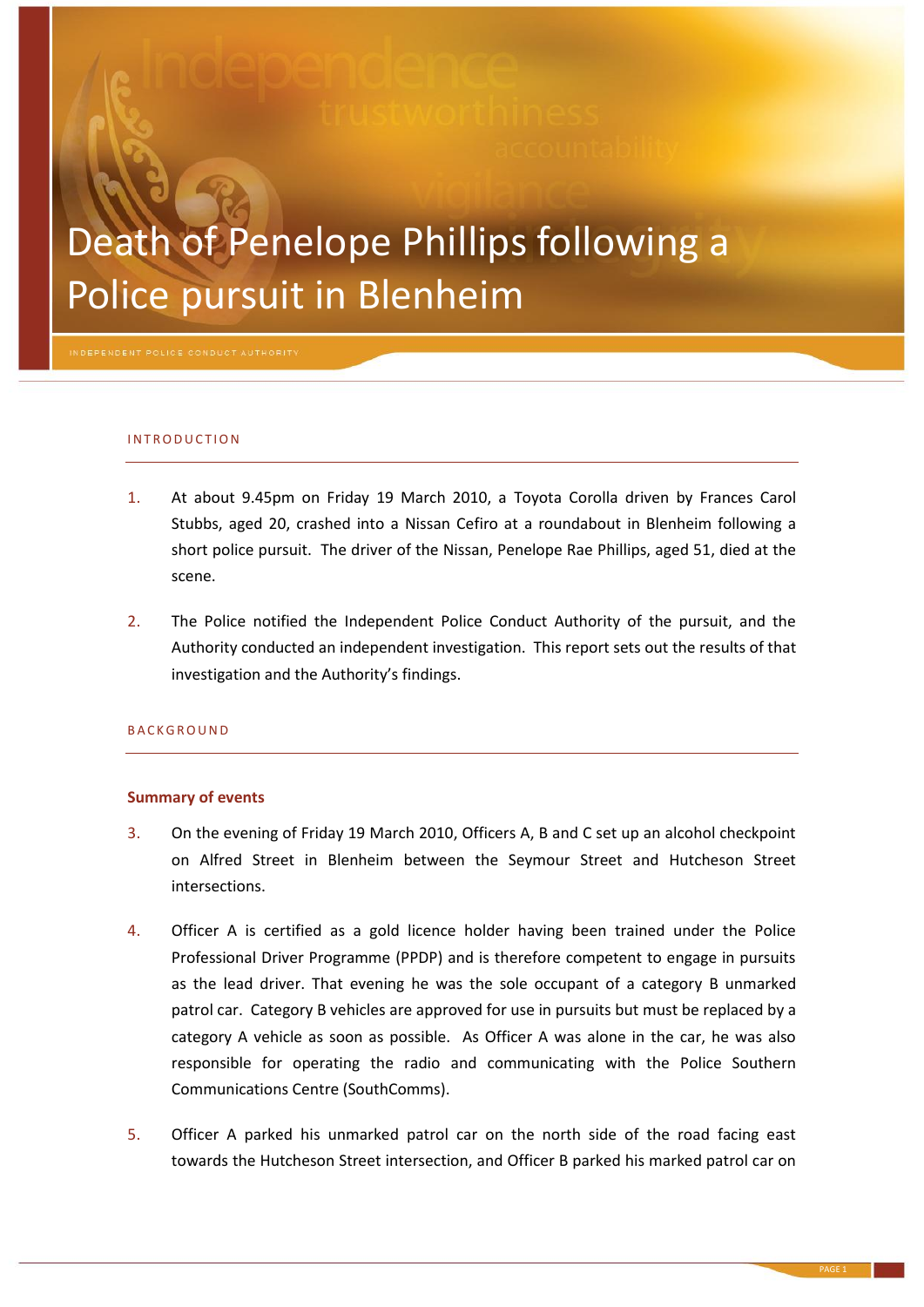the south side of the road, facing west. Both vehicles had their rear red and blue flashing lights activated to alert motorists that they were approaching a police checkpoint. Officer C's marked patrol car was parked nearby.

- 6. At about 9.45pm, Ms Stubbs was driving her Toyota Corolla east on Alfred Street when she came across the alcohol checkpoint. Officer A signalled her to stop by standing in the middle of the eastbound lane and waving his torch.
- 7. Once the Toyota had stopped, Officer A went to the driver's window and told Ms Stubbs that police were running an alcohol checkpoint. He asked her to count to five and took a sample of her breath with an alcohol detection device. The officer then showed Ms Stubbs the result of the test, which indicated that she had consumed alcohol.
- 8. Before Officer A could ask her to pull over to the side of the road and undergo a further breath test, Ms Stubbs accelerated away from the checkpoint towards the Hutcheson Street intersection.
- 9. Officer A immediately called out to Officers B and C that he had *"a runner"* and got into his patrol car in order to pursue the Toyota*.* He considered it safe to begin a pursuit because the level of traffic was light and the roads were dry. When he looked up he could no longer see the Toyota, so he assumed the driver had turned left into Hutcheson Street and followed in that direction.
- 10. Officer A activated his patrol car's warning devices just before he reached the intersection of Alfred Street and Hutcheson Street, which was about 75 metres from the alcohol checkpoint. When he turned left into Hutcheson Street he saw the Toyota's tail lights disappearing over a bridge about 160 metres ahead.
- 11. Ms Stubbs drove north on Hutcheson Street towards the roundabout at the intersection with Nelson Street, which was about 300 metres from the Alfred Street intersection. Penelope Phillips was also approaching the roundabout at this time, travelling east on Nelson Street in a Nissan Cefiro.
- 12. On entering the roundabout, Mrs Phillips would normally have been expected to give way to the Toyota, which was entering the roundabout from her right. However, instead of driving in the straight ahead/right turn traffic lane, Ms Stubbs was driving in the left turn lane, which would have led Mrs Phillips to believe that the Toyota was turning left rather than crossing into her path.
- 13. Ms Stubbs has stated that she was looking in the rear view mirror to see whether the police were following her and did not notice Mrs Phillips' car ahead of her until it was too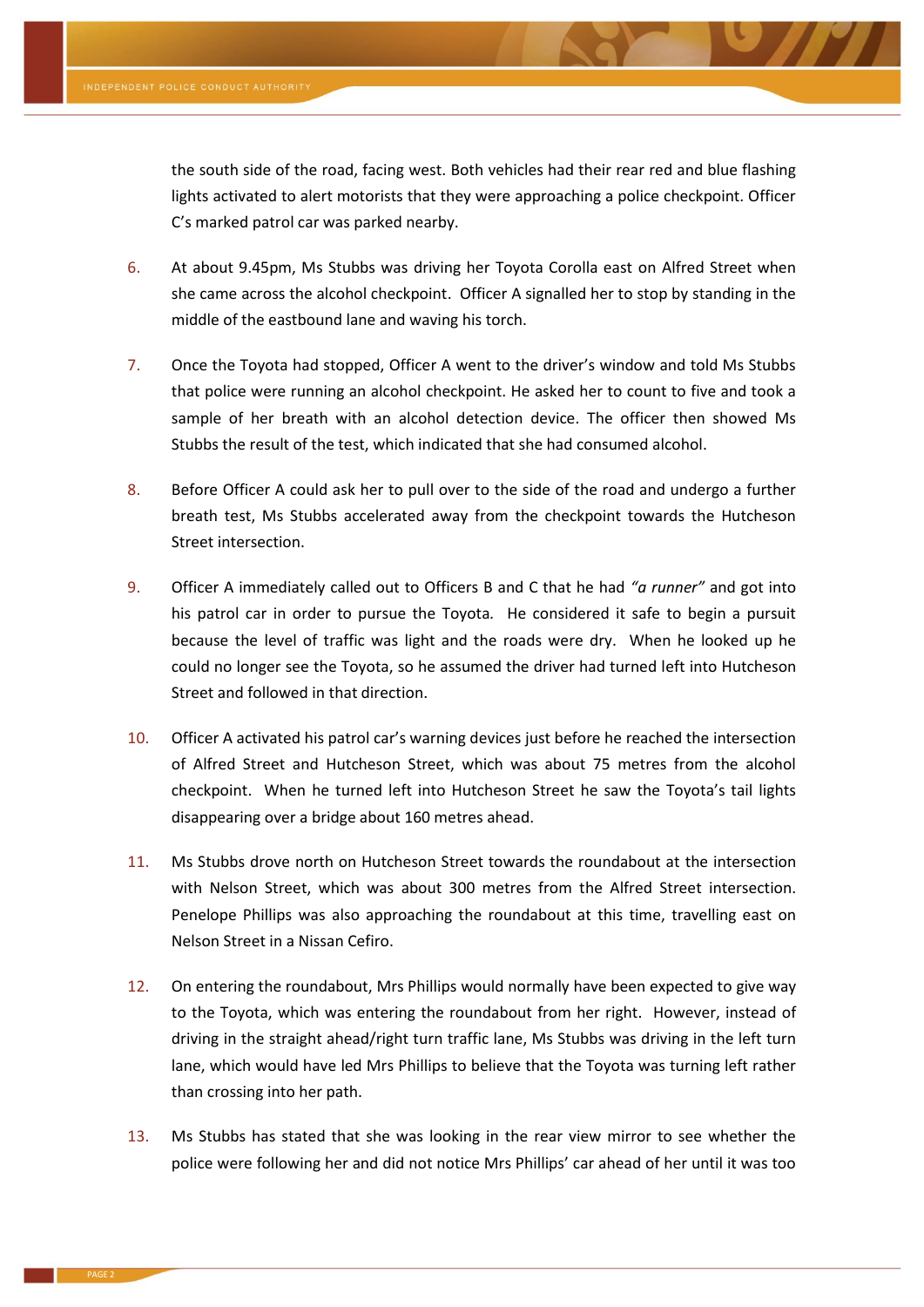

late. Ms Stubbs braked heavily but was unable to avoid crashing into the driver's side of the Nissan.

- 14. Upon reaching the bridge on Hutcheson Street, Officer A saw that the Toyota had crashed into another car at the roundabout about 150 metres in front of him.
- 15. The pursuit had lasted approximately 15 seconds over a distance of about 400 metres. Officer A and Ms Stubbs had both reached speeds of about 70-80 kph in a 50 kph zone.
- 16. Mrs Phillips was given first aid by police officers and ambulance staff but died at the scene. Ms Stubbs was taken to hospital to receive treatment for minor injuries.

# **Families' concerns**

17. The families of Ms Stubbs and Mrs Phillips expressed concern to the Authority's investigator – questioning why Officer A did not remove Ms Stubbs' car keys from the ignition before conducting the breath test, which would have prevented her from driving away. This issue is addressed in paragraphs [35](#page-5-0) - [38.](#page-5-1)

# **Crash analysis**

- 18. The Hutcheson Street/Nelson Street roundabout is on the outskirts of Blenheim's central business district and is a major suburban intersection. Nelson Street is part of the State Highway network (SH6). At the time of the crash it was dark, but the weather was fine and the road was dry. The intersection was well-lit.
- 19. A vehicle inspector found no mechanical defects in either the Toyota or the Nissan which may have contributed to the crash.
- 20. The crash investigator calculated that the Toyota driven by Ms Stubbs was travelling at approximately 75 kph when the brakes were applied and at approximately 67 kph when it collided with the Nissan. The Nissan's speed was approximately 29 kph at the time of impact.

# **Frances Stubbs**

- 21. Ms Stubbs had no previous convictions at the time of the crash.
- 22. Blood taken from Ms Stubbs approximately one and a quarter hours after the crash was found to contain 120 milligrams of alcohol per 100 millilitres of blood. The legal blood alcohol limit for a driver in New Zealand aged 20 years and over is 80 milligrams per 100 millilitres.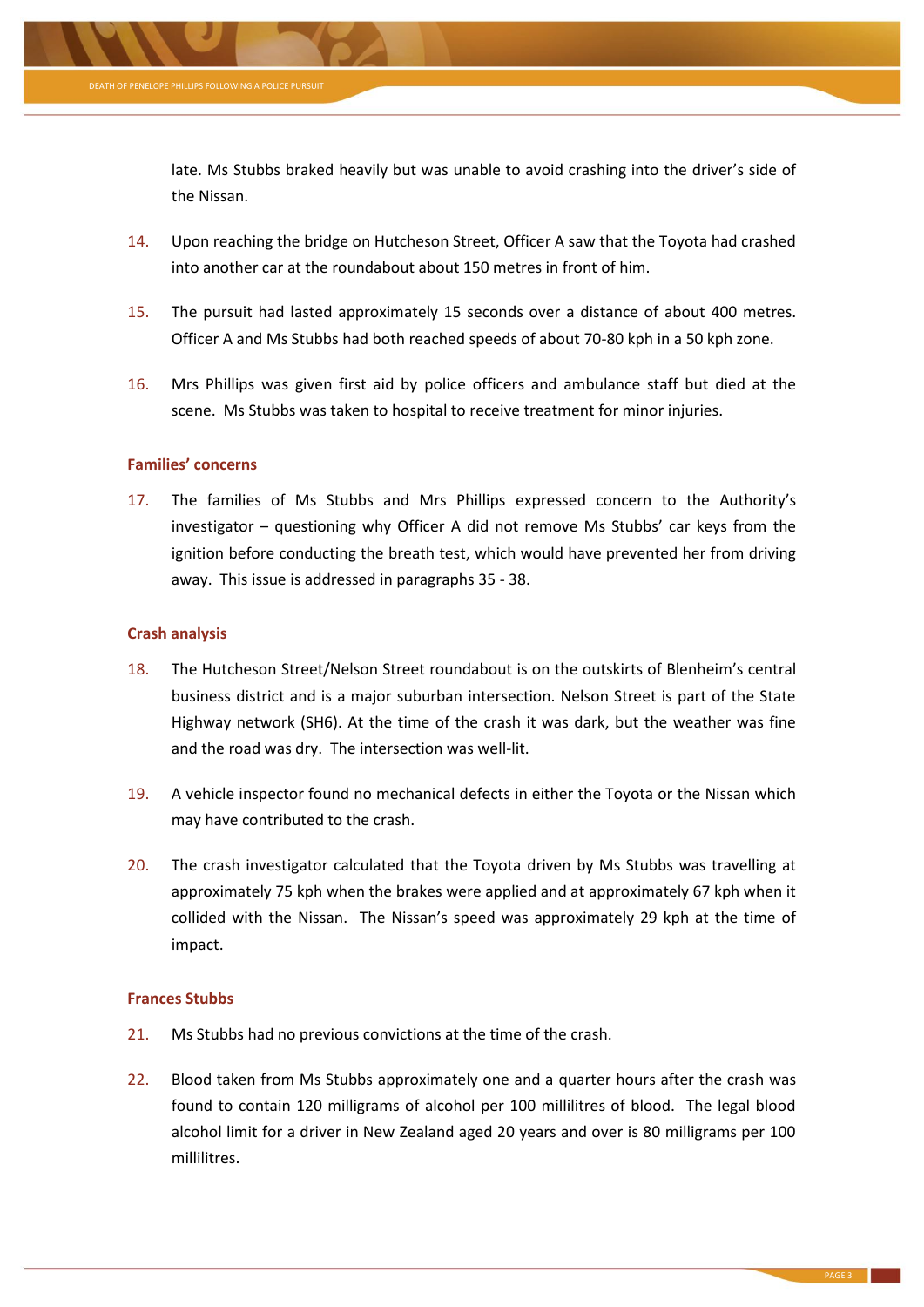23. After pleading guilty to driving with excess blood alcohol causing death, Ms Stubbs was sentenced on 17 August 2010 to eight months home detention and 160 hours of community work. She was also disqualified from driving for 3 years and six months.

#### **Cause of death**

24. A forensic pathologist concluded that the cause of Mrs Phillips' death was *"high energy impact injuries … from road vehicle crash."*

# LAWS AND POLICIES

# **Legislative authority for pursuits**

25. Under the Land Transport Act 1998, police are empowered to stop vehicles for traffic enforcement purposes. Under the Crimes Act 1961, police are empowered to stop vehicles in order to conduct a statutory search or when there are reasonable grounds to believe that an occupant of the vehicle is unlawfully at large or has committed an offence punishable by imprisonment. Where such a vehicle fails to stop, police may begin a pursuit.

# **Police pursuit policy<sup>1</sup>**

#### *Definition*

1

26. A pursuit occurs when (i) the driver of a vehicle has been signalled by police to stop, (ii) the driver fails to stop and attempts to evade apprehension, and (iii) police take action to apprehend the driver.

#### *Overriding principle*

27. Under the Police pursuit policy, the overriding principle for conduct and management of pursuits is: *"Public and staff safety takes precedence over the immediate apprehension of the offender."*

 $1$  The Police policy in place at the time of this incident was called the pursuit policy. On 18 October 2010 the pursuit policy was replaced by the fleeing driver policy. All references to Police policy in this report relate to the pursuit policy unless otherwise stated.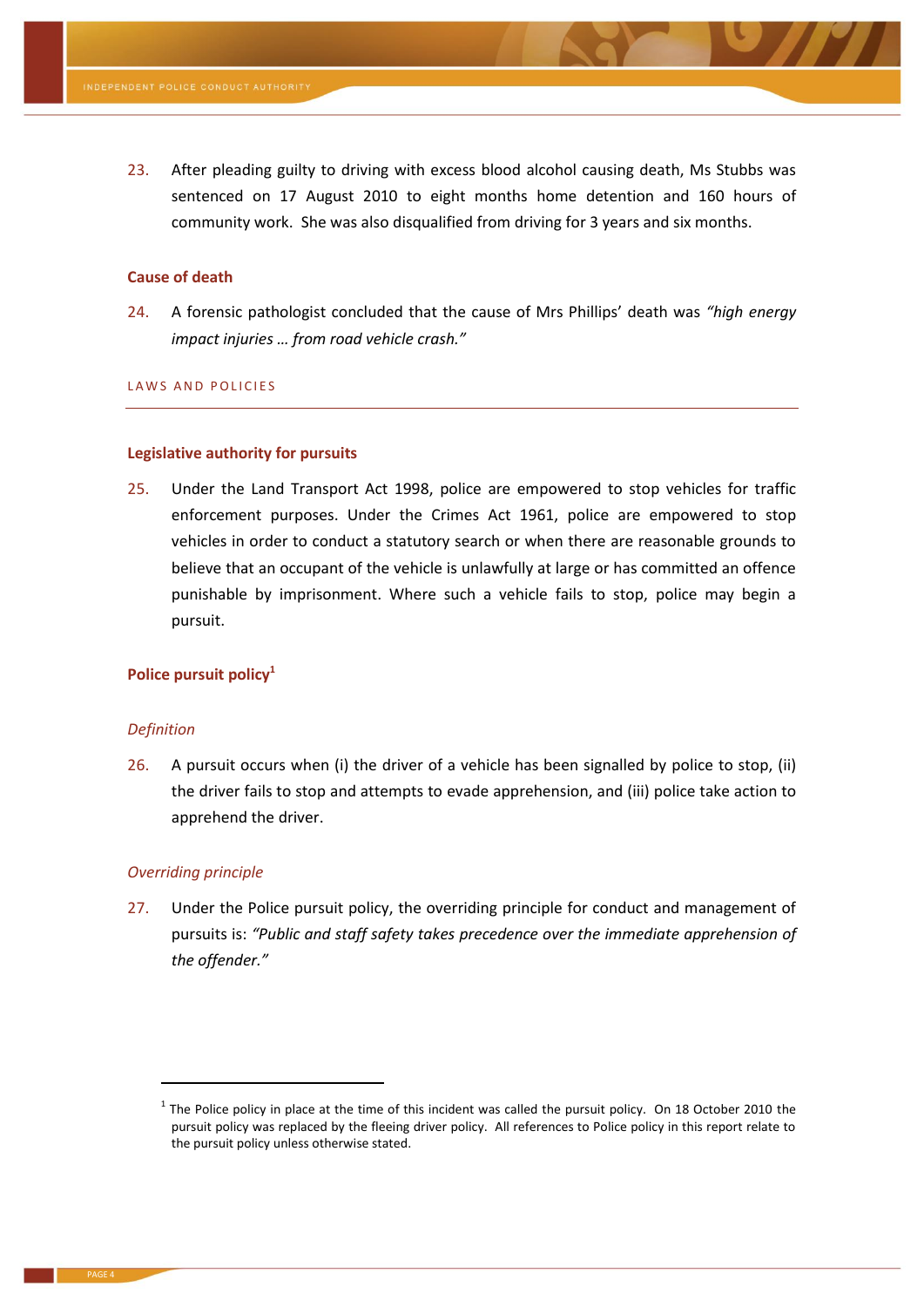# *Role of Police driver*

28. The driver of a police vehicle has the primary responsibility for the initiation, continuation and conduct of a pursuit, including notifying the communications centre that they have commenced a pursuit. Further, before commencing a pursuit an officer is required to undertake a risk assessment. The driver must then determine whether the need to immediately apprehend the offender is outweighed by the potential risks of a pursuit. If there is no need to immediately apprehend the offender, or the risks are too great, the pursuit must not be commenced.

#### THE AUTHORITY'S FINDINGS

## **Commencement of pursuit**

- 29. Officer A was authorised under the Land Transport Act 1998 to stop Ms Stubbs for traffic enforcement purposes. Ms Stubbs initially complied but then fled the checkpoint when she saw that the breath test had detected alcohol.
- 30. Because Ms Stubbs fled the checkpoint, Officer A had the authority to commence a pursuit. Officer A immediately followed her in his patrol car. He considered it safe to begin a pursuit because the road was dry and the level of traffic was light.
- 31. The officer held a gold licence and was driving a category B unmarked patrol car; he and his car were appropriately classified to commence a pursuit under the PPDP (see paragraph [4\)](#page-0-0). If the pursuit had continued, a category A vehicle would have been required to take over as soon as practicable. However the pursuit was so short that there was no opportunity for this.

#### **FINDING**

Officer A complied with the law and Police policy in commencing this pursuit.

# **Communication**

- 32. Officer A did not notify the Southern Communications Centre (SouthComms) that he had commenced a pursuit.
- 33. In interview with the Authority, Officer A said he did not have enough time to call in the pursuit before he discovered that the Toyota had crashed. He explained that, had the pursuit continued, the first *"safe and practical opportunity"* to radio SouthComms would have been after he had crossed the Hutcheson Street/Nelson Street roundabout, where the crash occurred.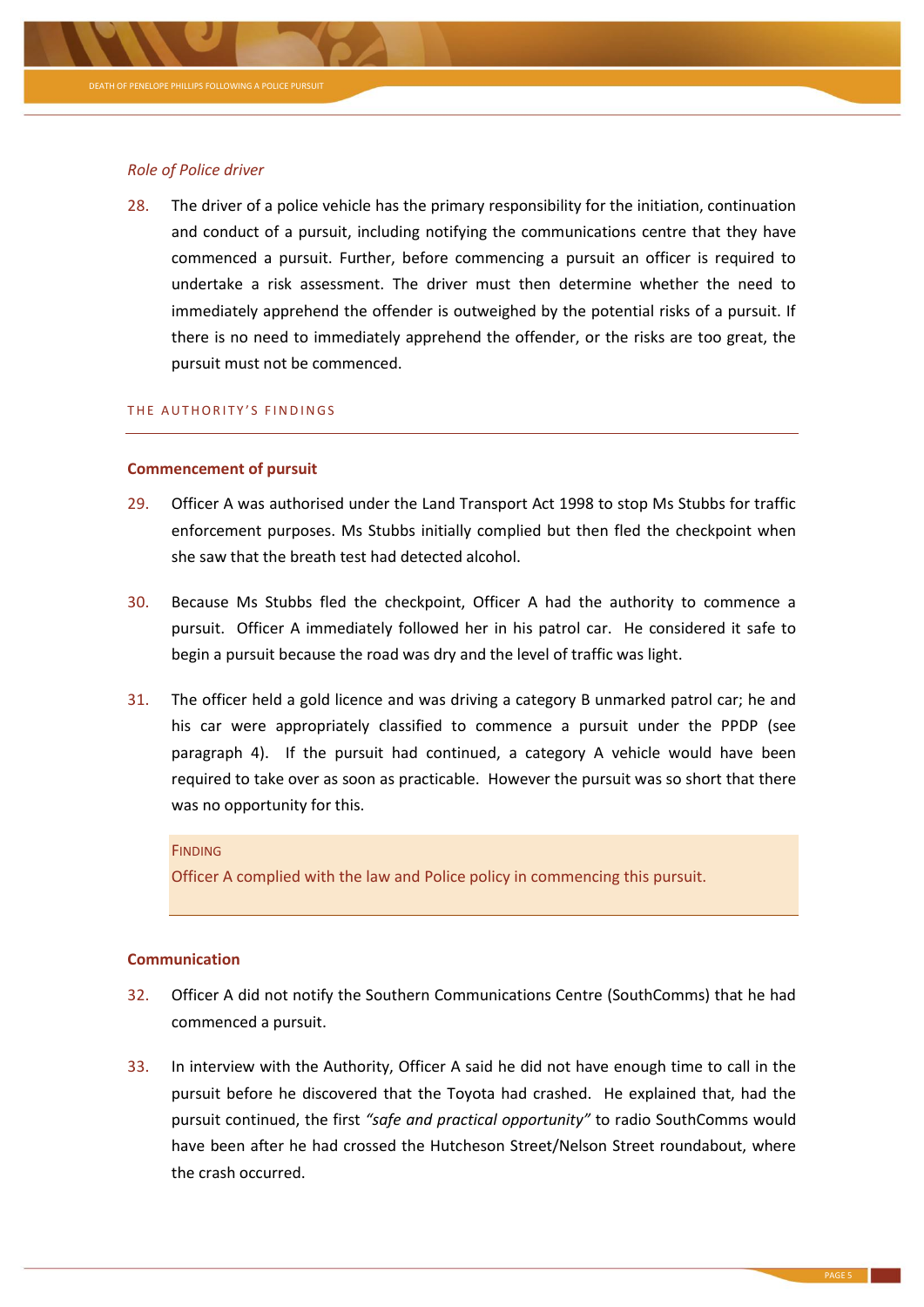#### FINDING

Due to the circumstances in which the pursuit commenced and its short duration, there was no practicable opportunity for Officer A to call it in.

### **Speed and manner of driving**

Officer A reached an estimated speed of 70-80 kph in a 50 kph zone during the pursuit, and drove with his patrol car's warning devices activated. The patrol car was over 150 metres behind the Toyota when it crashed.

**FINDING** 

Officer A complied with the pursuit policy in relation to speed and manner of driving.

#### **Ongoing risk assessment/abandonment**

34. The pursuit lasted for approximately 15 seconds. There was no opportunity for Officer A to reassess the risk factors involved or consider abandoning the pursuit before he discovered that the Toyota had crashed.

**FINDING** 

Due to the short duration of the pursuit, there was no opportunity for Officer A to comply with pursuit policy in respect of ongoing risk assessment and abandonment.

#### **Should Officer A have removed Ms Stubbs' car keys from the ignition?**

- <span id="page-5-0"></span>35. At the time Ms Stubbs fled the checkpoint she had completed only the first part of the breath alcohol test, which detects the presence of alcohol. It is not standard procedure for police to remove the keys of a vehicle at this point.
- 36. When interviewed, Officer A said:

*"The first part of the test does not tell us whether they are over the legal limit. I think we would probably be criticised if we tried to take control of a person's vehicle at that point."*

- 37. Officer A also said that Ms Stubbs did not outwardly appear to be intoxicated therefore there was no obvious need to remove her car keys before conducting the test.
- <span id="page-5-1"></span>38. The second part of the test would have determined whether or not Ms Stubbs was over the legal breath alcohol limit. If she had failed that test, Officer A would have had the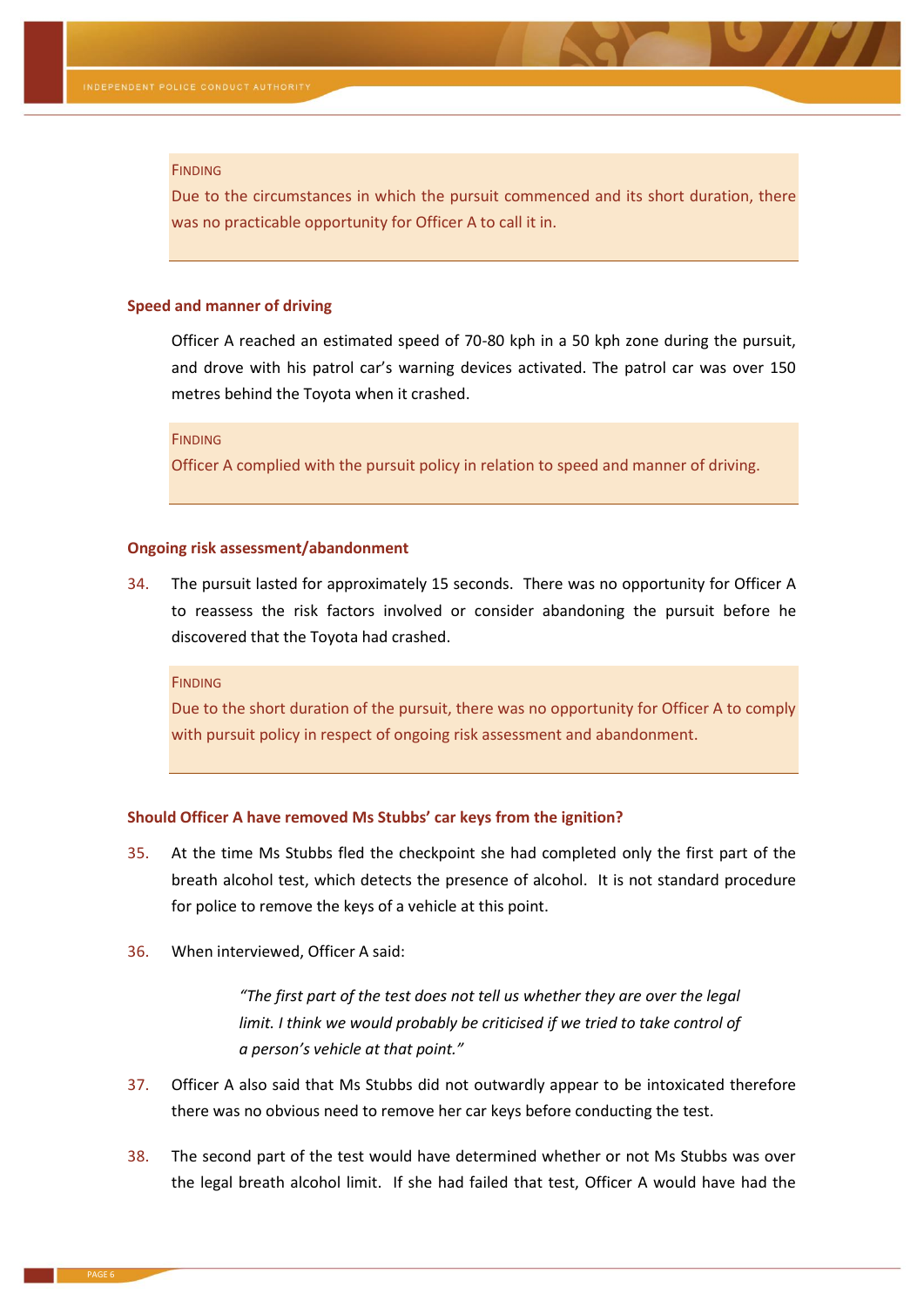

power to remove her to a police station or other place to undertake an evidential breath test. Officer A did not have authority to take Ms Stubbs' car keys until she had failed the second part of the test, unless he believed on reasonable grounds that she was incapable of having proper control of the vehicle.<sup>2</sup>

# **FINDING**

Officer A did not have authority to remove the car keys from Ms Stubbs.

# CONCLUSIONS

- 39. Officer A complied with policy, insofar as he was able, during this short pursuit.
- 40. Pursuant to section 27(1) of the Independent Police Conduct Authority Act 1988, the Authority has formed the opinion that none of Officer A's actions were contrary to law, unreasonable, unjustified, unfair or undesirable.
- 41. The Authority makes no recommendations pursuant to section 27(2) of the Act.

 $57.7$  and do  $-$ 

HON JUSTICE L P GODDARD **CHAIR** INDEPENDENT POLICE CONDUCT AUTHORITY SEPTEMBER 2011

**.** 

<sup>&</sup>lt;sup>2</sup> Section 121(1)(a)(i)(A) of the Land Transport Act 1998